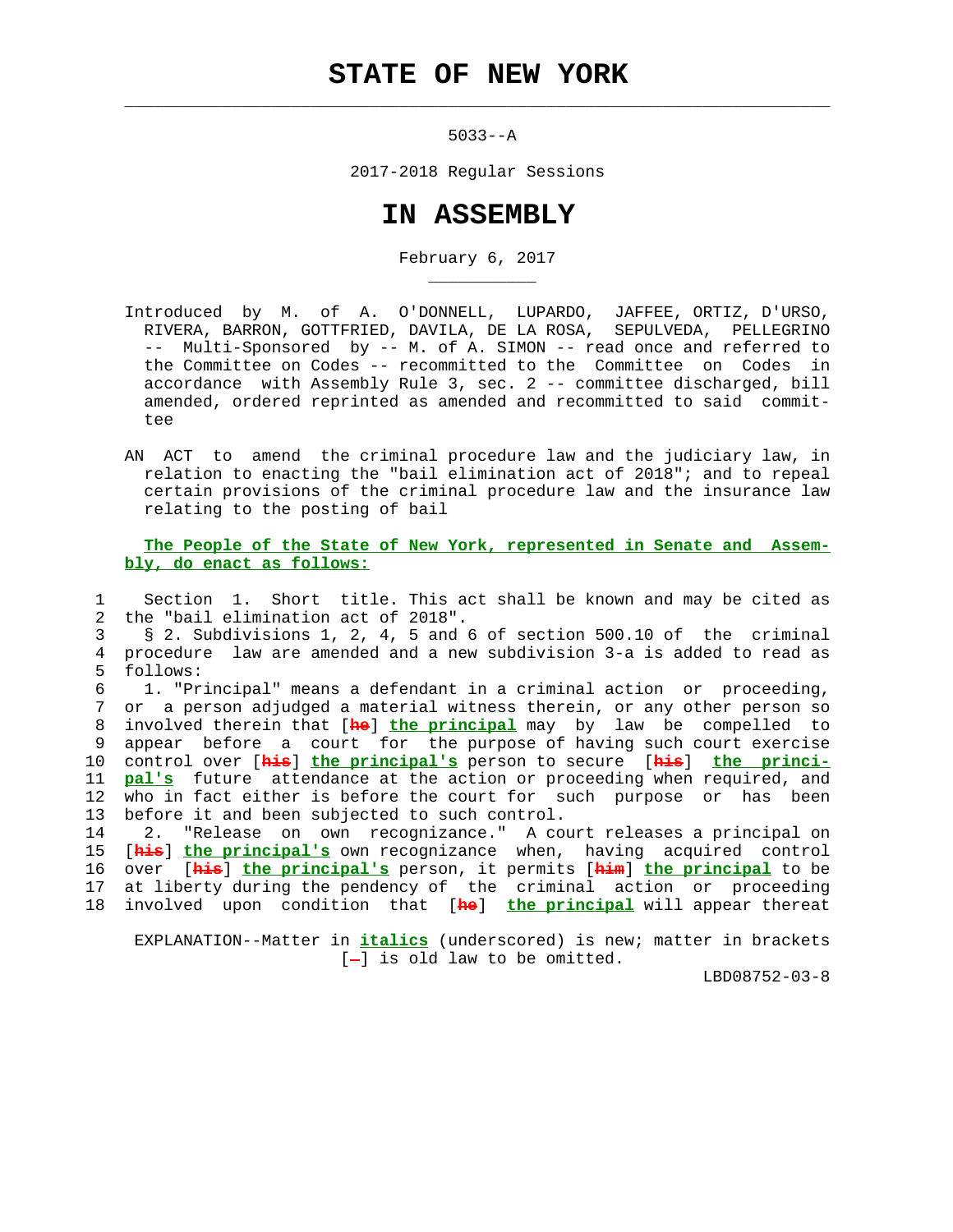| 1        | whenever [his] the principal's attendance may be required and will at                                                                         |
|----------|-----------------------------------------------------------------------------------------------------------------------------------------------|
| 2        | all times render [himself] the principal amenable to the orders and                                                                           |
| 3        | processes of the court.                                                                                                                       |
| 4        | 3-a. "Release under non-monetary conditions." A court releases a prin-                                                                        |
| 5        | cipal under non-monetary conditions when, having acquired control over a                                                                      |
| 6        | person, it permits the person to be at liberty during the pendency of                                                                         |
| 7        | the criminal action under conditions set by the court, which shall be                                                                         |
| 8        | the least restrictive that will reasonably assure the principal's                                                                             |
| 9        | appearance in court. Such conditions may include, among others, that the                                                                      |
| $10$     | principal shall be in contact with a pretrial services agency serving                                                                         |
| 11       | principals in that county; that the principal shall abide by specified                                                                        |
| 12       | restrictions on travel that are reasonably related to an actual risk of                                                                       |
| 13       | intentional flight from the jurisdiction; that the principal shall                                                                            |
| 14       | refrain from possessing a firearm, destructive device or other dangerous                                                                      |
| 15       | weapon; that the person be placed in pretrial supervision with a                                                                              |
| 16       | pretrial services agency serving principals in that county.                                                                                   |
| 17       | 4. "Commit to the custody of the sheriff." A court commits a principal                                                                        |
| 18       | to the custody of the sheriff when, having acquired control over his                                                                          |
| 19       | person, it orders that he be confined in the custody of the sheriff                                                                           |
| 20       | [during the pendency of the criminal action or proceeding involved]                                                                           |
| 21       | pending the outcome of a hearing as to whether the individual shall be                                                                        |
| 22       | ordered into pretrial detention as specified in article five hundred                                                                          |
| 23       | forty-five of this title.                                                                                                                     |
| 24       | 5. "Securing order" means an order of a court [committing a principal                                                                         |
| 25       | to the custody of the sheriff, or fixing bail, or releasing him on his                                                                        |
| 26       | own recognizance [ that either releases a principal on personal recogni-                                                                      |
| 27       | zance, or releases the principal under non-monetary conditions, all with                                                                      |
| 28       | the direction that the principal return to court for future court                                                                             |
| 29       | appearances and to be at all times amendable to the orders and processes                                                                      |
| 30       | of the court.                                                                                                                                 |
| 31       | 6. ["Order of recognizance or bail" means a securing order releasing a                                                                        |
| 32       | principal on his own recognizance or fixing bail   "Pretrial detention."                                                                      |
| 33       | A court may commit a principal to pretrial detention if, after a hearing                                                                      |
| 34       | and making such findings as specified in article five hundred forty-five                                                                      |
| 35       | of this title, a judge so orders detention.                                                                                                   |
| 36       | Subdivisions 7, 8, 9, 10, 11, 12, 13, 14, 15, 16, 17, 18 and 19<br>3.<br>Š.                                                                   |
| 37       | of section 500.10 of the criminal procedure law are REPEALED, and subdi-                                                                      |
| 38       | vision 20 is renumbered subdivision 7.                                                                                                        |
| 39       | § 4. Section 510.10 of the criminal procedure law, as amended by chap-                                                                        |
| 40       | ter 459 of the laws of 1984, is amended to read as follows:                                                                                   |
| 41       | § 510.10 Securing order; when required; alternatives available; stand-                                                                        |
| 42       | ard to be applied.                                                                                                                            |
| 43       | 1. When a principal, whose future court attendance at a criminal                                                                              |
| 44       | action or proceeding is or may be required, initially comes under the                                                                         |
| 45       | control of a court, such court [ <b>must</b> ] shall, by a securing order,                                                                    |
| 46       |                                                                                                                                               |
|          |                                                                                                                                               |
|          | [either release him on his own recognizance, fix bail or commit him to                                                                        |
| 47       | the custody of the sheriff] release the principal pending trial on the                                                                        |
| 48       | principal's personal recognizance, unless the court finds on the record                                                                       |
| 49       | that release on recognizance will not reasonably assure the individual's                                                                      |
| 50       | court attendance. In such instances, the court will release the individ-                                                                      |
| 51       | ual under non-monetary conditions, selecting the least restrictive                                                                            |
| 52       | alternative that will reasonably assure the principal's court attend-                                                                         |
| 53<br>54 | ance. The court will support its choice of alternative on the record. A<br>principal shall not be required to pay for any part of the cost of |

<u>onetary conditions</u>.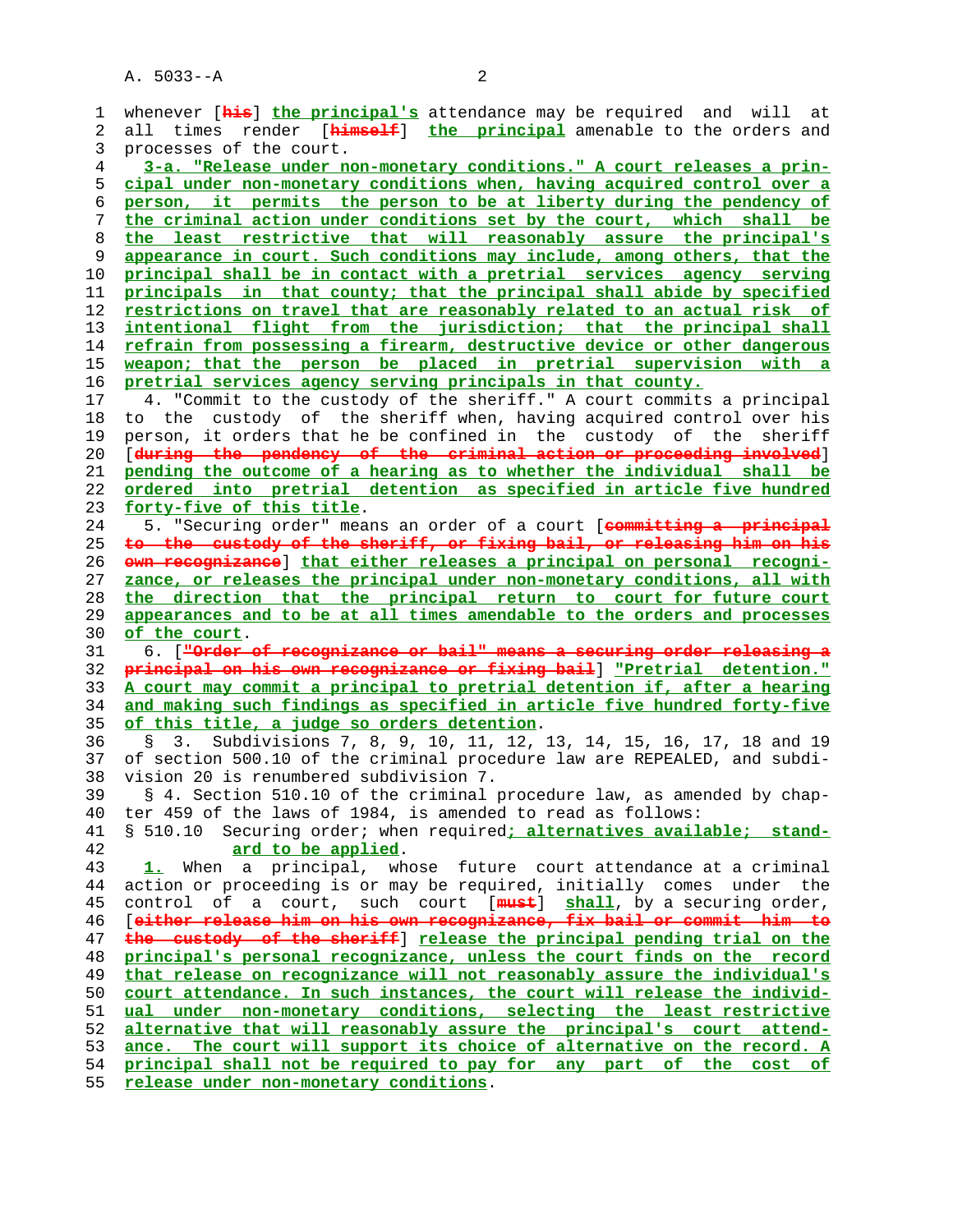1 **2. Notwithstanding the provisions of subdivision one of this section,** 2 **in cases where the people move for pretrial detention the court may** 3 **commit the defendant to the custody of the sheriff or issue a securing** 4 **order in accordance with article five hundred forty-five of this title.** 5 **3.** When a securing order is revoked or otherwise terminated in the 6 course of an uncompleted action or proceeding but the principal's future 7 court attendance still is or may be required and [**he**] **the principal** is 8 still under the control of a court, a new securing order must be issued. 9 When the court revokes or otherwise terminates a [**securing**] **any** order 10 which committed the principal to the custody of the sheriff, the court 11 shall give written notification to the sheriff of such revocation or 12 termination of [**the securing**] **such** order. 13 § 5. Section 510.20 of the criminal procedure law is amended to read 14 as follows: 15 § 510.20 Application for [**recognizance or bail; making and determi-** 16 **nation thereof in general**] **a change in securing order based** 17 **on a material change of circumstances**. 18 1. Upon any occasion when a court [**is required to issue**] **has issued** a 19 securing order with respect to a principal, [**or at any time when a prin-** 20 **cipal is confined in the custody of the sheriff as a result of a previ-** 21 **ously issued securing order, he**] **the principal or the people** may make an 22 application for [**recognizance or bail**] **a different securing order due to** 23 **a material change of circumstances**. 24 2. Upon such application, the principal **or the people** must be 25 accorded an opportunity to be heard and to contend that [**an order of** 26 **recognizance or bail**] **a different securing order** must or should issue[**,** 27 **that the court should release him on his own recognizance rather than** 28 **fix bail, and that if bail is fixed it should be in a suggested amount** 29 **and form**] **because, due to a material change in circumstances, the** 30 **current order is either too restrictive or not restrictive enough to** 31 **reasonably ensure a defendant's appearance in court. The court shall** 32 **select the least restrictive non-monetary condition or conditions that** 33 **will reasonably assure the principal's court attendance**. 34 **3. Where the people make an application for a different securing order** 35 **on the basis of a violation of an existing securing order, the court** 36 **shall consider the nature, willfulness, and seriousness of the violation** 37 **and shall select the least restrictive non-monetary condition or condi-** 38 **tions that will reasonably assure the principal's court attendance.** 39 § 6. Section 510.30 of the criminal procedure law, subparagraph (v) of 40 paragraph (a) of subdivision 2 as amended by chapter 920 of the laws of 41 1982, subparagraph (vi) of paragraph (a) of subdivision 2 as renumbered 42 by chapter 447 of the laws of 1977, subparagraph (vii) as added and 43 subparagraphs (viii) and (ix) of paragraph (a) of subdivision 2 as 44 renumbered by section 1 of part D of chapter 491 of the laws of 2012 and 45 subdivision 3 as added by chapter 788 of the laws of 1981, is amended to 46 read as follows: 47 § 510.30 Application for [**recognizance or bail**] **securing order**; rules of 48 law and criteria controlling determination. 49 [**1. Determinations of applications for recognizance or bail are not in** 50 **all cases discretionary but are subject to rules, prescribed in article** 51 **five hundred thirty and other provisions of law relating to specific** 52 **kinds of criminal actions and proceedings, providing (a) that in some** 53 **circumstances such an application must as a matter of law be granted,** 54 **(b) that in others it must as a matter of law be denied and the princi-** 55 **pal committed to or retained in the custody of the sheriff, and (c) that**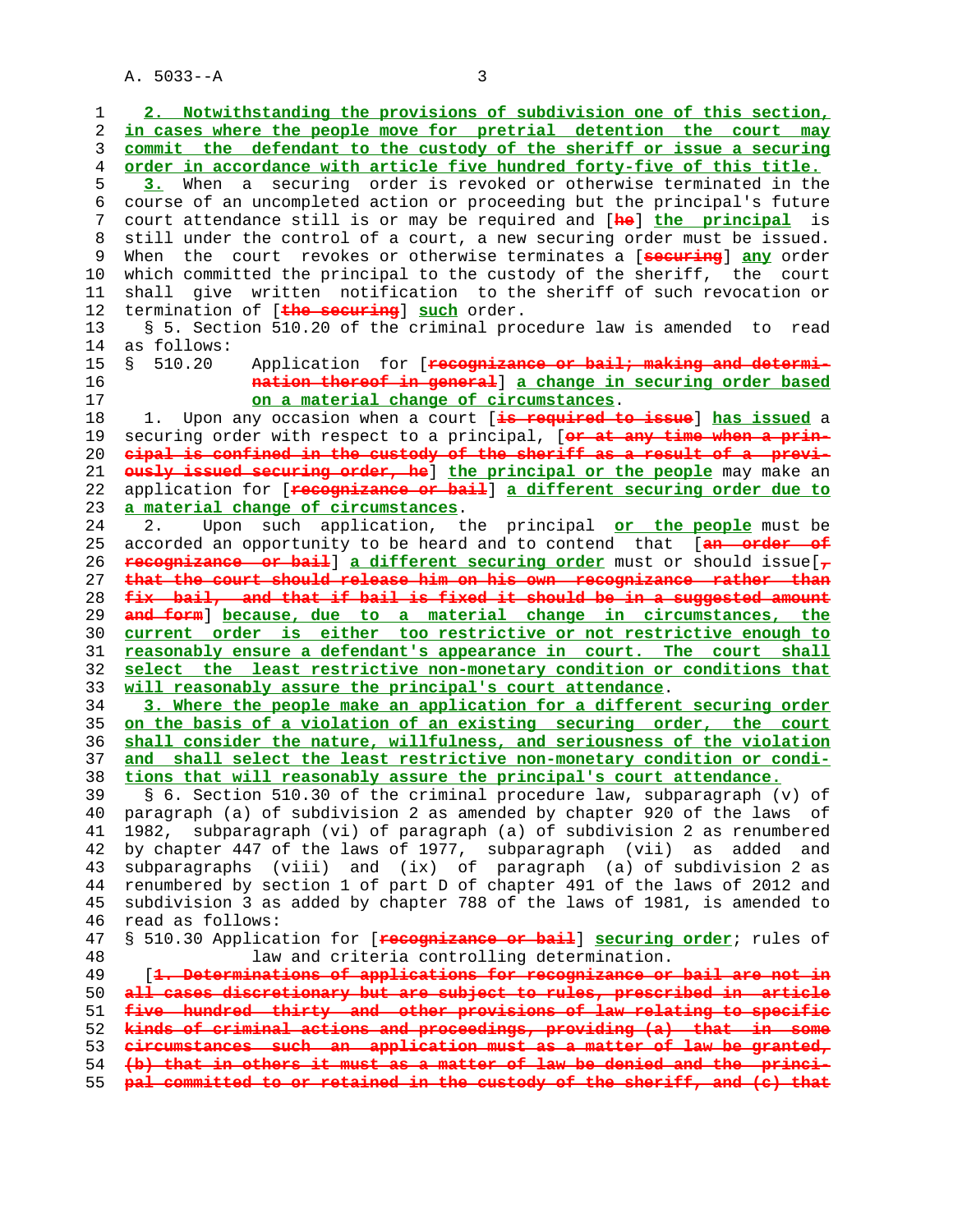| 2. To the extent that the issuance of an order of recognizance or bail          |
|---------------------------------------------------------------------------------|
| and the terms thereof are matters of discretion rather than of law, an          |
| application is determined on the basis of the following factors and             |
| eriteria:                                                                       |
| (a) With respect to any principal, the court must consider the kind             |
| and degree of control or restriction that is necessary to secure his            |
| attendance when required. In determining that matter, the court<br>court        |
| must, on the basis of available information, consider and take into             |
| account:                                                                        |
| [(i) The principal's character, reputation, habits and mental condi-            |
| tion:                                                                           |
| (ii) His employment and financial resources; and                                |
| (iii) His family ties and the length of his residence if<br><del>anv</del>      |
| community, and                                                                  |
| $(iv)$ His                                                                      |
| 1. Information about the principal that is relevant to court appear-            |
| ance, including, but not limited to, the principal's activities, history        |
|                                                                                 |
| and community ties;                                                             |
| 2. If the principal is a defendant, the charges facing the principal;           |
| 3. The principal's criminal record if any; [and                                 |
| (v) His ] 4. The principal's record of previous adjudication as a juve-         |
| nile delinquent, as retained pursuant to section 354.2 of the family            |
| court act, or, of pending cases where fingerprints are retained pursuant        |
| to section 306.1 of such act, or a youthful offender, if any; [and              |
| (vi) His ] 5. The principal's previous record if any in responding to           |
| court appearances when required or with respect to <i>intentional</i> flight to |
| avoid criminal prosecution; [and                                                |
| (vii) 6. Where the principal is charged with a crime or crimes                  |
| against a member or members of the same family or household as that term        |
| defined in subdivision one of section 530.11 of this title, the<br>is           |
| following factors:                                                              |
| $(\mathbf{A})$ (i) any violation by the principal of an order of protection     |
| issued by any court for the protection of a member or members of the            |
| same family or household as that term is defined in subdivision one of          |
| section 530.11 of this title, whether or not such order of protection is        |
| currently in effect; and                                                        |
| [(B) (ii) the principal's history of use or possession of a firearm;            |
| a <sub>nd</sub>                                                                 |
| (viii) 7. If [he] the principal is a defendant, the weight of the               |
| evidence against [ <i>him]</i> the principal in the pending criminal action and |
| any other factor indicating probability or improbability of conviction;         |
|                                                                                 |
| in the case of an application for [bail or recognizance] a securing<br>or,      |
| order pending appeal, the merit or lack of merit of the appeal; [and            |
| (ix) 3. If [he] the principal is a defendant, the sentence which may            |
| be or has been imposed upon conviction $\frac{1}{1}$                            |
| (b) Where the principal is a defendant-appellant in a pending appeal            |
| from a judgment of conviction, the court must also consider the likeli-         |
| hood of ultimate reversal of the judgment. A determination that the             |
| appeal is palpably without merit alone justifies, but does not require,         |
| a denial of the application, regardless of any determination made with          |
| respect to the factors specified in paragraph (a).                              |
| 3. When bail or recognizance is ordered, the court shall inform                 |

56 **that the release is conditional and that the court may revoke the order**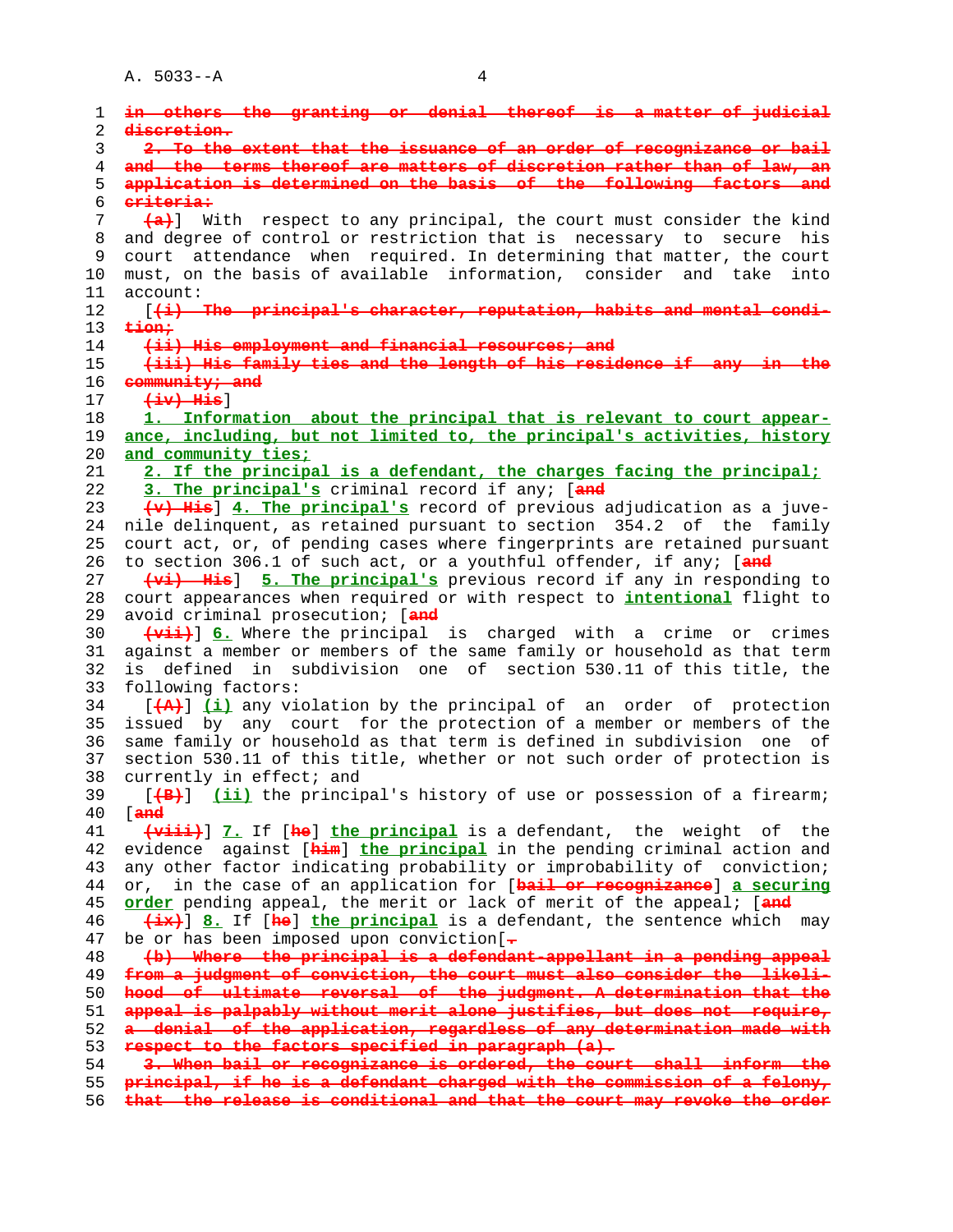**of release and commit the principal to the custody of the sheriff in accordance with the provisions of subdivision two of section 530.60 of this chapter if he commits a subsequent felony while at liberty upon such order.**]**; and 9. If the principal is a defendant-appellant in a pending appeal from a judgment of conviction, the court must also consider the likelihood of ultimate reversal of the judgment. A determination that the appeal is palpably without merit alone justifies, but does not require, a denial of the application, regardless of any determination made with respect to the factors specified in this paragraph.** 11 § 7. Section 510.40 of the criminal procedure law is amended to read 12 as follows: 13 § 510.40 [**Application for recognizance or bail; determination thereof, form of securing order and execution thereof**] **Notification to principal by court of conditions of release and penal- ties for violations of release**. 17 1. [**An application for recognizance or bail must be determined by a securing order which either: (a) Grants the application and releases the principal on his own recognizance; or (b) Grants the application and fixes bail; or (c) Denies the application and commits the principal to, or retains him in, the custody of the sheriff. 2.**] Upon ordering that a principal be released on [**his**] **the princi- pal's** own recognizance, **or released under non-monetary conditions** the 26 court must direct [**him**] **the principal** to appear in the criminal action 27 or proceeding involved whenever [**his**] **the principal's** attendance may be 28 required and to [**render himself**] **be** at all times amenable to the orders 29 and processes of the court. **If the principal is a defendant, the court shall also direct the defendant not to commit a crime while at liberty upon the court's securing order.** If such principal is in the custody of 32 the sheriff [**or at liberty upon bail**] at the time of the order, the 33 court must direct that [**he**] **the principal** be discharged from such custo- 34 dy [**or, as the case may be, that his bail be exonerated**]. 35 [**3. Upon the issuance of an order fixing bail, and upon the posting thereof, the court must examine the bail to determine whether it complies with the order. If it does, the court must, in the absence of some factor or circumstance which in law requires or authorizes disap- proval thereof, approve the bail and must issue a certificate of release, authorizing the principal to be at liberty, and, if he is in the custody of the sheriff at the time, directing the sheriff to discharge him therefrom. If the bail fixed is not posted, or is not approved after being posted, the court must order that the principal be committed to the custody of the sheriff.**] **2. If the principal is released under non-monetary conditions, the court shall, in the document authorizing the principal's release, notify the principal of: (a) any of the conditions under which the principal is subject, in addition to the directions in subdivision one of this section, in a manner sufficiently clear and specific to serve as a guide for the prin- cipal's conduct; and (b) the consequences for violation of those conditions, which could include revoking of the securing order, setting of a more restrictive securing order, or, after the hearing as specified in article five**

**hundred forty-five of this title, pretrial detention.**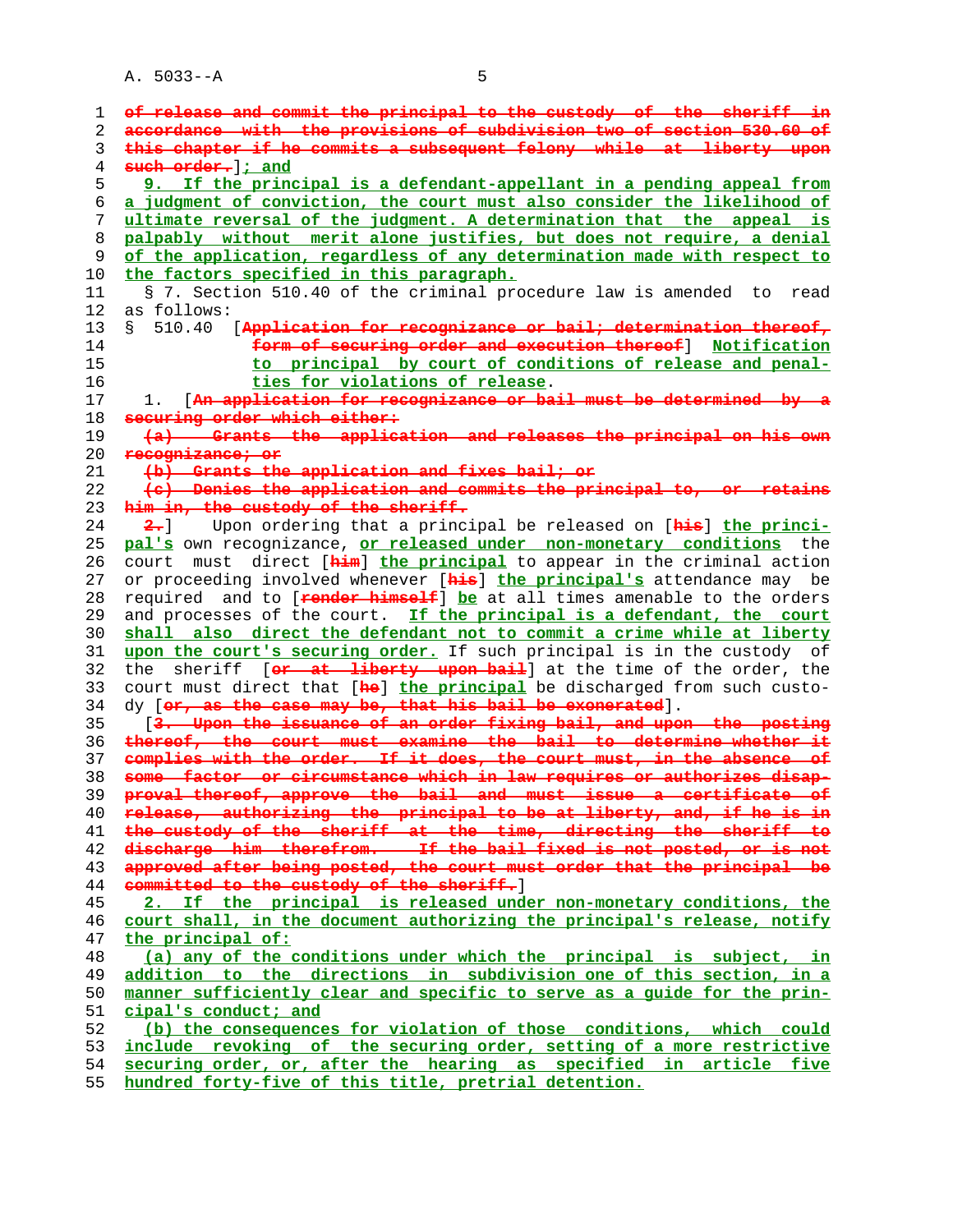1 **3. The court shall notify all principals released under non-monetary** 2 **conditions and on recognizance of all court appearances in advance by** 3 **text message, telephone call, electronic mail, or first class mail.** 4 § 8. The criminal procedure law is amended by adding two new sections 5 510.43 and 510.45 to read as follows: 6 **§ 510.43 Court appearance reminders.** 7 **The court shall notify all principals released on recognizance or** 8 **under non-monetary conditions of all court appearances by text message,** 9 **telephone call, electronic mail, or first class mail. The court may** 10 **partner with the certified pretrial services agency or agencies in that** 11 **county to provide such notifications.** 12 **§ 510.45 Pretrial service agencies.** 13 **The office of court administration shall certify a pretrial services** 14 **agency or agencies in each county to monitor principals released under** 15 **conditions of non-monetary release. Such agency or agencies shall be a** 16 **public entity under the supervision and control of a county or munici-** 17 **pality or a non-profit entity under contract to the county or munici-** 18 **pality. A county shall be authorized to enter in to a contract with** 19 **another county or municipality in the state to monitor principals** 20 **released under conditions of non-monetary release in its county but** 21 **shall not contract with any private entity for such purposes. Any crite-** 22 **ria, instrument, or tool used to determine a principal's eligibility for** 23 **non-monetary conditions or to determine the condition or conditions to** 24 **be monitored by a pretrial services agency shall be made available to** 25 **any person upon written or oral request.** 26 § 9. Section 510.50 of the criminal procedure law is amended to read 27 as follows: 28 § 510.50 Enforcement of securing order. 29 When the attendance of a principal confined in the custody of the 30 sheriff **or pursuant to a pretrial detention order** is required at the 31 criminal action or proceeding at a particular time and place, the court 32 may compel such attendance by directing the sheriff to produce him **or** 33 **her** at such time and place. If the principal is at liberty on [**his**] **the** 34 **principal's** own recognizance [**or on bail, his**] **or non-monetary condi-** 35 **tions the principal's** attendance may be achieved or compelled by various 36 methods, including notification and the issuance of a bench warrant, 37 prescribed by law in provisions governing such matters with respect to 38 the particular kind of action or proceeding involved. **Prior to issuing a** 39 **bench warrant, the court must provide the principal forty-eight hours** 40 **advance notice that he or she is required to appear in court in order to** 41 **give the principal the opportunity to appear voluntarily.** 42 § 10. Article 520 of the criminal procedure law is REPEALED. 43 § 11. The article heading of article 530 of the criminal procedure law 44 is amended to read as follows: 45 **SECURING** ORDERS [**OF RECOGNIZANCE** 46 **OR BAIL**] WITH RESPECT TO DEFENDANTS IN CRIMINAL 47 ACTIONS AND PROCEEDINGS--WHEN AND BY WHAT COURTS 48 AUTHORIZED<br>49 § 12. Section 530.10 of the criminal p § 12. Section 530.10 of the criminal procedure law is amended to read 50 as follows: 51 § 530.10 [**Order of recognizance or bail**] **Securing order**; in general. 52 Under circumstances prescribed in this article, a court, upon applica- 53 tion of a defendant charged with or convicted of an offense, is required 54 [**or authorized to order bail or recognizance**] **to issue a securing order** 55 for the release or prospective release of such defendant during the 56 pendency of either: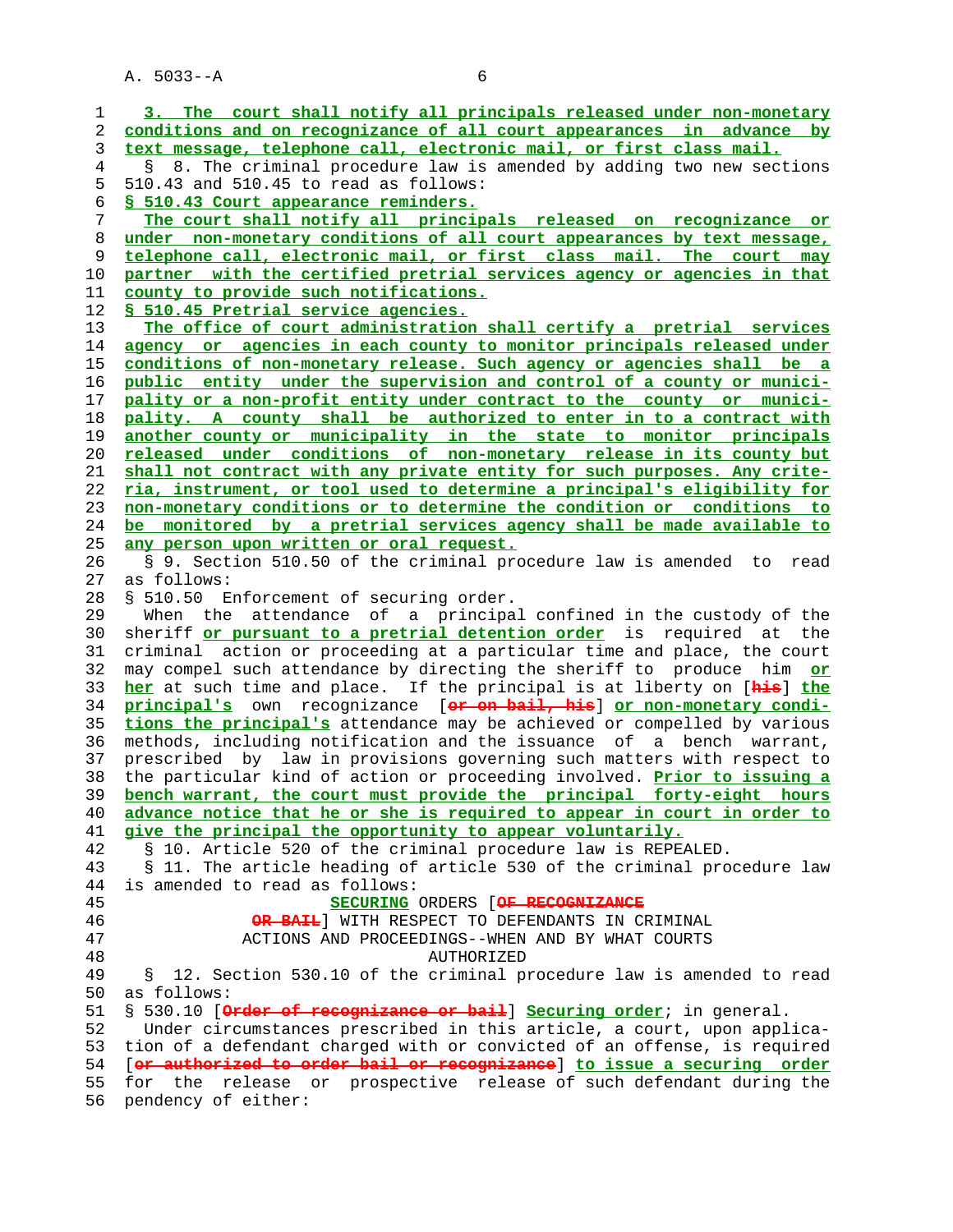1 1. A criminal action based upon such charge; or

 2 2. An appeal taken by the defendant from a judgment of conviction or a 3 sentence or from an order of an intermediate appellate court affirming 4 or modifying a judgment of conviction or a sentence.

 5 § 13. Subdivision 4 of section 530.11 of the criminal procedure law, 6 as added by chapter 186 of the laws of 1997, is amended to read as 7 follows:

 8 4. When a person is arrested for an alleged family offense or an alleged violation of an order of protection or temporary order of 10 protection or arrested pursuant to a warrant issued by the supreme or 11 family court, and the supreme or family court, as applicable, is not in 12 session, such person shall be brought before a local criminal court in 13 the county of arrest or in the county in which such warrant is return- 14 able pursuant to article one hundred twenty of this chapter. Such local 15 criminal court may issue any order authorized under subdivision eleven 16 of section 530.12 of this article, section one hundred fifty-four-d or 17 one hundred fifty-five of the family court act or subdivision three-b of 18 section two hundred forty or subdivision two-a of section two hundred 19 fifty-two of the domestic relations law, in addition to discharging 20 other arraignment responsibilities as set forth in this chapter. In 21 making such order, the local criminal court shall consider the [**bail** 22 **recommendation**] **securing order**, if any, made by the supreme or family 23 court as indicated on the warrant or certificate of warrant. Unless the 24 petitioner or complainant requests otherwise, the court, in addition to 25 scheduling further criminal proceedings, if any, regarding such alleged 26 family offense or violation allegation, shall make such matter return- 27 able in the supreme or family court, as applicable, on the next day such 28 court is in session.

 29 § 14. Paragraph (a) of subdivision 8 of section 530.13 of the criminal 30 procedure law, as added by chapter 388 of the laws of 1984, is amended 31 to read as follows:

 32 (a) revoke [**an order of recognizance or bail**] **a securing order** and 33 commit the defendant to custody; or

 34 § 15. The opening paragraph of subdivision 1 of section 530.13 of the 35 criminal procedure law, as amended by chapter 137 of the laws of 2007, 36 is amended to read as follows:

 37 When any criminal action is pending, and the court has not issued a 38 temporary order of protection pursuant to section 530.12 of this arti- 39 cle, the court, in addition to the other powers conferred upon it by 40 this chapter, may for good cause shown issue a temporary order of 41 protection in conjunction with any securing order [**committing the** 42 **defendant to the custody of the sheriff or as a condition of a pre-trial** 43 **release, or as a condition of release on bail or an adjournment in** 44 **contemplation of dismissal**]. In addition to any other conditions, such 45 an order may require that the defendant:

 46 § 16. Subdivisions 9 and 11 of section 530.12 of the criminal proce- 47 dure law, subdivision 9 as amended by section 81 of subpart B of part C 48 of chapter 62 of the laws of 2011, subdivision 11 as amended by chapter 49 498 of the laws of 1993, the opening paragraph of subdivision 11 as 50 amended by chapter 597 of the laws of 1998, paragraph (a) of subdivision 51 11 as amended by chapter 222 of the laws of 1994 and paragraph (d) of 52 subdivision 11 as amended by chapter 644 of the laws of 1996, are 53 amended to read as follows:

 54 9. If no warrant, order or temporary order of protection has been 55 issued by the court, and an act alleged to be a family offense as 56 defined in section 530.11 of this [**chapter**] **article** is the basis of the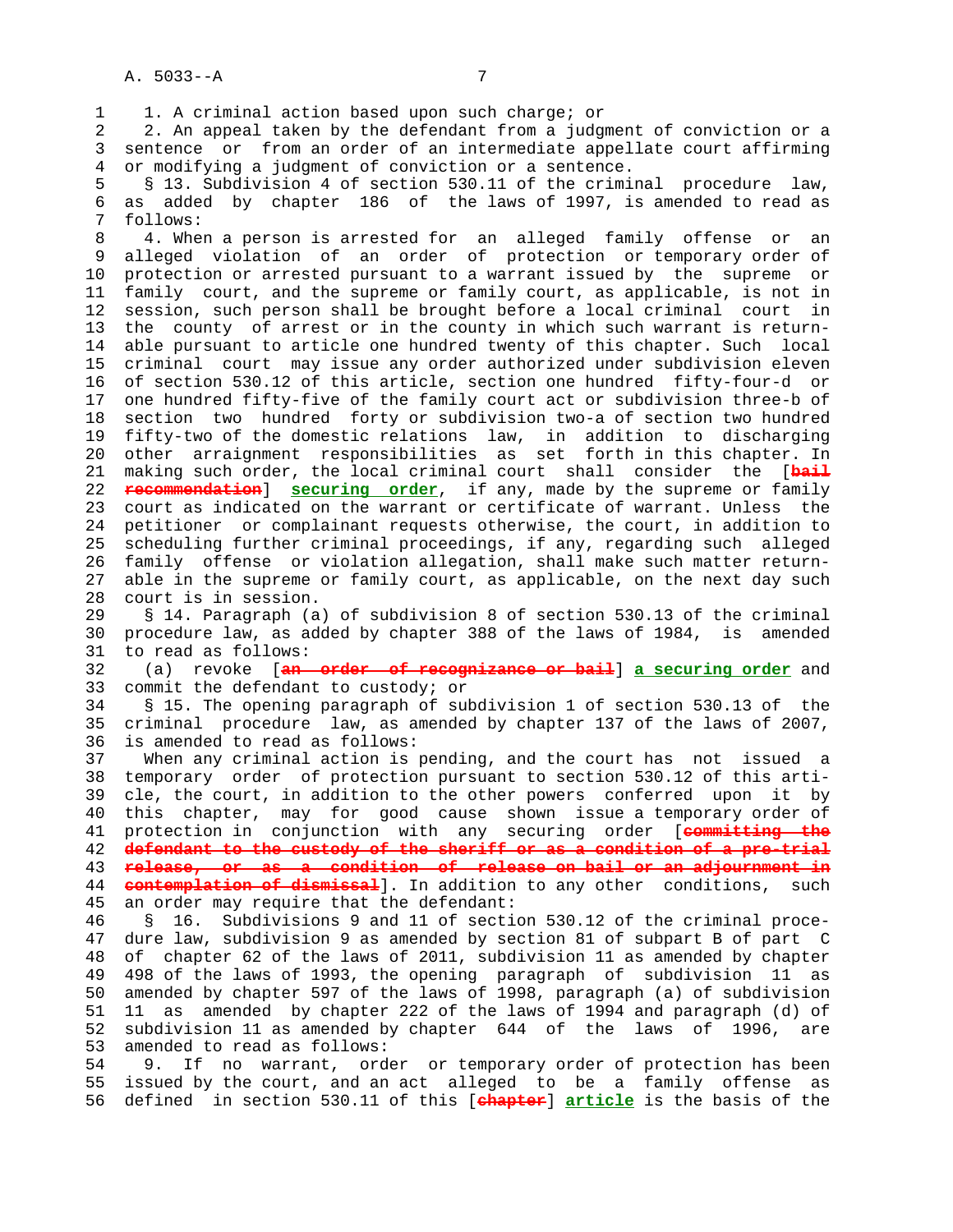1 arrest, the magistrate shall permit the complainant to file a petition, 2 information or accusatory instrument and for reasonable cause shown, 3 shall thereupon hold such respondent or defendant, [**admit to, fix or** 4 **accept bail,**] **establish a securing order** or parole him or her for hear- 5 ing before the family court or appropriate criminal court as the 6 complainant shall choose in accordance with the provisions of section 7 530.11 of this [**chapter**] **article**. 8 11. If a defendant is brought before the court for failure to obey any<br>9 lawful order issued under this section, or an order of protection issued lawful order issued under this section, or an order of protection issued 10 by a court of competent jurisdiction in another state, territorial or 11 tribal jurisdiction, and if, after hearing, the court is satisfied by 12 competent proof that the defendant has willfully failed to obey any such 13 order, the court may: 14 (a) revoke [**an order of recognizance or revoke an order of bail or** 15 **order forfeiture of such bail**] **a securing order** and commit the defendant 16 to custody; or 17 (b) restore the case to the calendar when there has been an adjourn- 18 ment in contemplation of dismissal and commit the defendant to custody; 19 or 20 (c) revoke a conditional discharge in accordance with section 410.70 21 of this chapter and impose probation supervision or impose a sentence of 22 imprisonment in accordance with the penal law based on the original 23 conviction; or 24 (d) revoke probation in accordance with section 410.70 of this chapter 25 and impose a sentence of imprisonment in accordance with the penal law 26 based on the original conviction. In addition, if the act which consti- 27 tutes the violation of the order of protection or temporary order of 28 protection is a crime or a violation the defendant may be charged with 29 and tried for that crime or violation. 30 § 17. Section 530.20 of the criminal procedure law, as amended by 31 chapter 531 of the laws of 1975, subparagraph (ii) of paragraph (b) of 32 subdivision 2 as amended by chapter 218 of the laws of 1979, is amended 33 to read as follows: 34 § 530.20 [**Order of recognizance or bail;**] **Securing order** by local crimi- 35 nal court when action is pending therein. 36 **1.** When a criminal action is pending in a local criminal court, such 37 court, upon application of a defendant, [**must or may order recognizance** 38 **or bail as follows:** 39 **1. When the defendant is charged, by information, simplified informa-** 40 **tion, prosecutor's information or misdemeanor complaint, with an offense** 41 **or offenses of less than felony grade only, the court must order recog-** 42 **nizance or bail.** 43 **2. When the defendant is charged, by felony complaint, with a felony,** 44 **the court may, in its discretion, order recognizance or bail except as** 45 **otherwise provided in this subdivision:** 46 **(a) A city court, a town court or a village court may not order recog-** 47 **nizance or bail when (i) the defendant is charged with a class A felony,** 48 **or (ii) it appears that the defendant has two previous felony** 49 **convictions;** 50 **(b)**] **shall, by a securing order, release the defendant pending trial** 51 **on the defendant's personal recognizance, unless the court finds on the** 52 **record that release on recognizance will not reasonably assure the** 53 **defendant's court attendance. In such instances, the court will release** 54 **the defendant under non-monetary conditions, selecting the least** 55 **restrictive alternative that will reasonably assure the defendant's** 56 **court attendance. The court will support its choice of alternative on**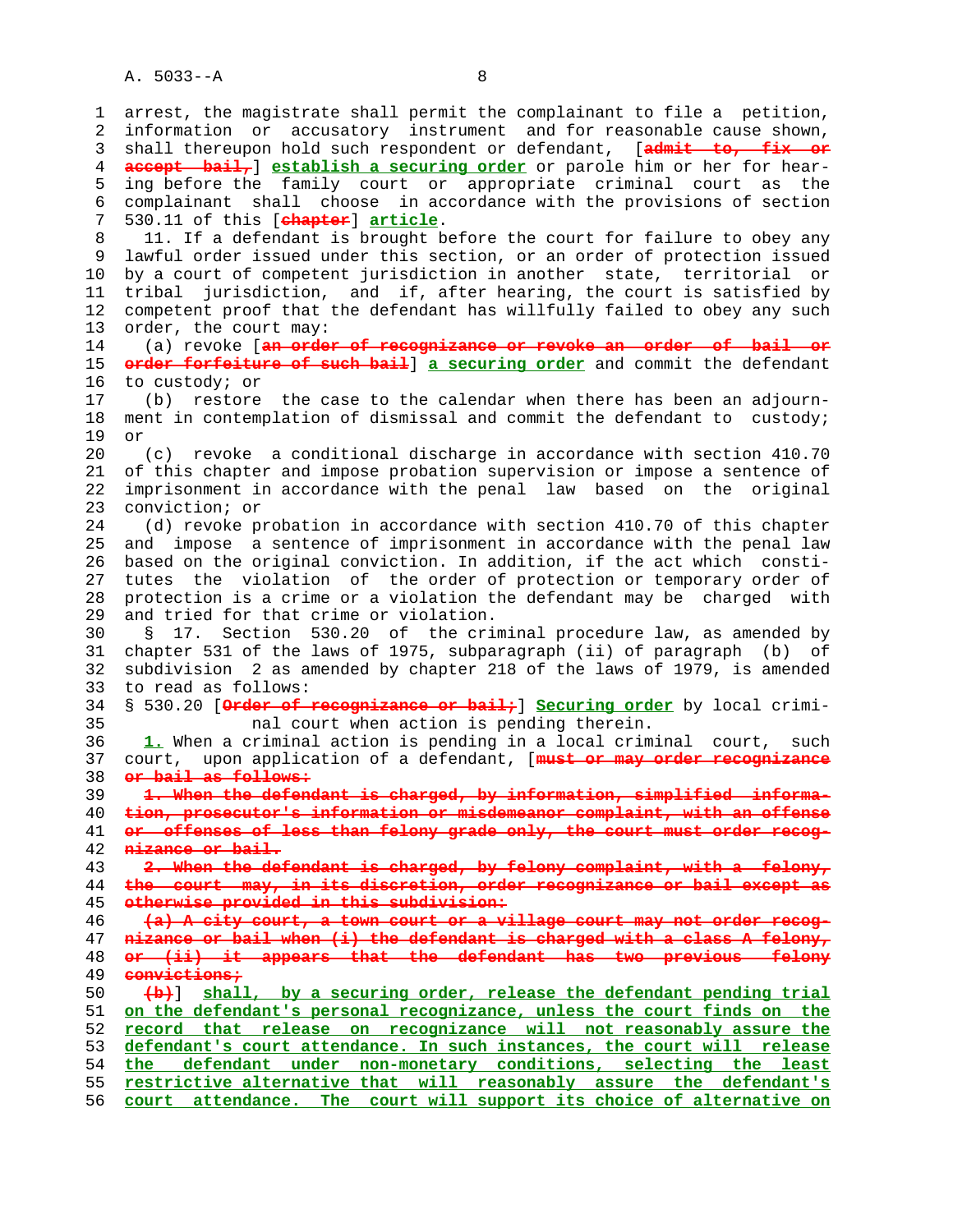| 1  | the record. The defendant shall not be required to pay for any part of                 |
|----|----------------------------------------------------------------------------------------|
| 2  | the cost of release under non-monetary conditions.                                     |
| 3  | 2. Notwithstanding the provisions of subdivision one of this section,                  |
| 4  | in cases where the people move for pretrial detention, the court may                   |
| 5  | commit the defendant to the custody of the sheriff or issue a securing                 |
| 6  | order in accordance with article five hundred forty-five of this title.                |
| 7  | 3. Notwithstanding the provisions of subdivision one or two of this                    |
|    |                                                                                        |
| 8  | section, in cases where the defendant is charged by felony complaint                   |
| 9  | with a felony and either is charged with a class A felony, or it appears               |
| 10 | that the defendant has two previous felony convictions within the mean-                |
| 11 | ing of subdivision one of section 70.08 or 70.10 of the penal law; the                 |
| 12 | court, a city court, town court or a village court shall commit the                    |
| 13 | defendant to the custody of the sheriff for the county or superior court               |
| 14 | to make a determination about a securing order within three days.                      |
| 15 | 4. No local criminal court may order [recognizance or bail] a securing                 |
| 16 | order with respect to a defendant charged with a felony unless and                     |
| 17 | until $[$ +                                                                            |
| 18 | (i) The district attorney has been heard in the matter or, after know-                 |
| 19 | ledge or notice of the application and reasonable opportunity to be                    |
| 20 | heard, has failed to appear at the proceeding or has otherwise waived                  |
| 21 | his right to do so, and                                                                |
|    |                                                                                        |
| 22 | (ii) The court [has], and counsel for the defense, have been                           |
| 23 | furnished with a report of the division of criminal justice services                   |
| 24 | concerning the defendant's criminal record if any or with a police                     |
| 25 | department report with respect to the defendant's prior arrest and                     |
| 26 | conviction record, if any. If neither report is available, the court,                  |
| 27 | with the consent of the district attorney, may dispense with this                      |
| 28 | requirement; provided, however, that in an emergency, including but not                |
| 29 | limited to a substantial impairment in the ability of such division or                 |
| 30 | police department to timely furnish such report, such consent shall not                |
| 31 | required if, for reasons stated on the record, the court deems it<br>be                |
| 32 | unnecessary. [When the court has been furnished with any such report or                |
| 33 | record, it shall furnish a copy thereof to counsel for the defendant or,               |
| 34 | if the defendant is not represented by counsel, to the defendant. ]                    |
| 35 | The section heading and subdivisions 1 and 2 of section 530.30<br>18.<br>$\mathbb{S}$  |
| 36 | of the criminal procedure law, subdivision 2 as amended by chapter<br>762              |
|    |                                                                                        |
| 37 | of the laws of 1971, are amended to read as follows:                                   |
| 38 | [Order of recognizance or bail; Securing order by superior court                       |
| 39 | judge when action is pending in local criminal court.                                  |
| 40 | When a criminal action is pending in a local criminal court,<br>1.                     |
| 41 | [other than one consisting of a superior court judge sitting as such,] a               |
| 42 | judge of a superior court holding a term thereof in the county, upon                   |
| 43 | application of a defendant, and within one working day, may order                      |
| 44 | [recognizance or bail] a securing order when such local criminal court:                |
| 45 | Lacks authority to issue such an order, pursuant to [paragraph<br>(a)                  |
| 46 | (a) of subdivision [two] four of section 530.20 of this article; or                    |
| 47 | Has denied an application for recognizance [or bail]; or<br>(b)                        |
| 48 | Has [fixed bail which is excessive] improperly granted a request<br>(c)                |
| 49 | for a pretrial detention hearing; or                                                   |
| 50 |                                                                                        |
|    | (d) Has set a securing order of release under non-monetary conditions                  |
| 51 | which are more restrictive than necessary to reasonably ensure court                   |
| 52 | attendance. In such case, such superior court judge may vacate the order               |
| 53 | such local criminal court and release the defendant on [his own]<br>of                 |
| 54 | recognizance [or fix bail in a lesser amount or in a less burdensome                   |
| 55 | or under release with conditions, whichever is the least restric-<br><del>form</del> ] |
|    |                                                                                        |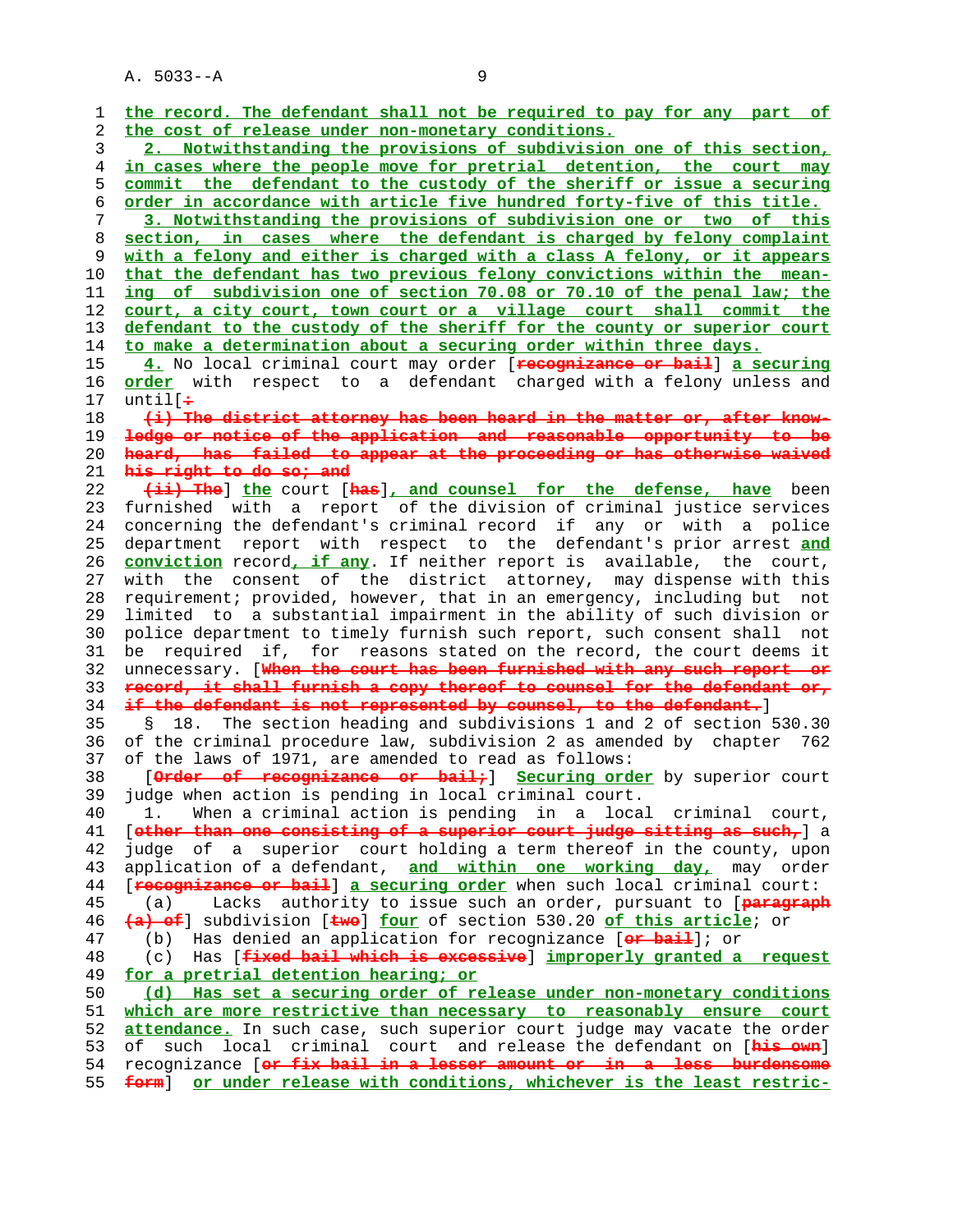1 **tive alternative that will reasonably assure defendant's appearance in** 2 **court. The court will support its choice of alternative on the record**. 3 2. Notwithstanding the provisions of subdivision one **of this section**, 4 when the defendant is charged with a felony in a local criminal court, a 5 superior court judge may not [**order recognizance or bail**] **issue a secur-** 6 **ing order** unless and until the district attorney has had an opportunity 7 to be heard in the matter and such judge has been furnished with a 8 report as described in [**subparagraph (ii) of paragraph (b) of**] subdivi- 9 sion [**two**] **four** of section 530.20 **of this article**. 10 § 19. Section 530.40 of the criminal procedure law, subdivision 3 as 11 amended by chapter 264 of the laws of 2003 and subdivision 4 as amended 12 by chapter 762 of the laws of 1971, is amended to read as follows: 13 § 530.40 [**Order of recognizance or bail;**] **Securing order** by superior 14 court when action is pending therein. 15 When a criminal action is pending in a superior court, such court, 16 upon application of a defendant, [**must or may order recognizance or** 17 **bail**] **shall issue a securing order** as follows: 18 1. [**When the defendant is charged with an offense or offenses of less** 19 **than felony grade only, the court must order recognizance or bail.** 20 **2. When the defendant is charged with a felony, the court may, in its** 21 **discretion, order recognizance or bail. In any such case in which an** 22 **indictment (a) has resulted from an order of a local criminal court** 23 **holding the defendant for the action of the grand jury, or (b) was filed** 24 **at a time when a felony complaint charging the same conduct was pending** 25 **in a local criminal court, and in which such local criminal court or a** 26 **superior court judge has issued an order of recognizance or bail which** 27 **is still effective, the superior court's order may be in the form of a** 28 **direction continuing the effectiveness of the previous order.**] **Release** 29 **the defendant pending trail on the defendant's personal recognizance,** 30 **unless the court finds on the record that release on recognizance will** 31 **not reasonably assure the defendant's court attendance. In such** 32 **instances, the court will release the defendant under non-monetary** 33 **conditions, selecting the least restrictive alternative that will** 34 **reasonably assure the defendant's court attendance. The court will** 35 **support its choice of alternative on the record. The defendant shall not** 36 **be required to pay for any part of the cost of release under non-mone-** 37 **tary conditions.** 38 **2. Notwithstanding the provisions of subdivision one of this section,** 39 **in cases where the people move for pretrial detention, the court may** 40 **commit the defendant to the custody of the sheriff or issue a securing** 41 **order in accordance with article five hundred forty-five of this title.** 42 3. Notwithstanding the provisions of subdivision [**two**] **one of this** 43 **section**, a superior court may not [**order recognizance or bail**] **issue a** 44 **securing order**, or permit a defendant to remain at liberty pursuant to 45 an existing order, after [**he**] **the defendant** has been convicted of 46 either: (a) a class A felony or (b) any class B or class C felony 47 defined in article one hundred thirty of the penal law committed or 48 attempted to be committed by a person eighteen years of age or older 49 against a person less than eighteen years of age. In either case the 50 court must commit or remand the defendant to the custody of the sheriff. 51 4. Notwithstanding the provisions of subdivision [**two**] **one of this** 52 **section**, a superior court may not [**order recognizance or bail**] **issue a** 53 **securing order** when the defendant is charged with a felony unless and 54 until the district attorney has had an opportunity to be heard in the 55 matter and such court [**has**] **and counsel for the defense have** been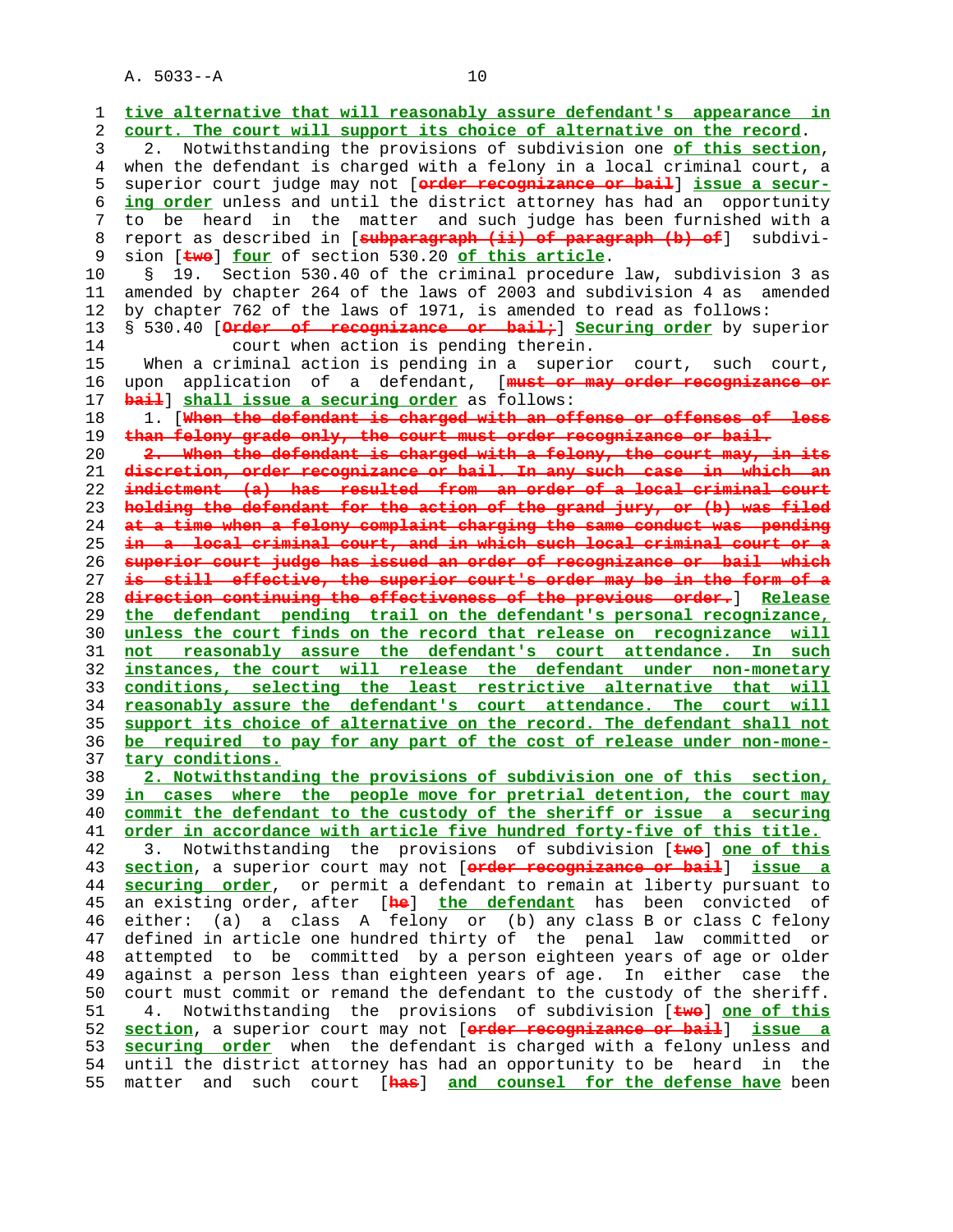| 1  | furnished with a report as described in [oubparagraph (ii) of paragraph             |
|----|-------------------------------------------------------------------------------------|
| 2  | (b) of subdivision [two] four of section 530.20 of this article.                    |
| 3  | 20. Subdivision 1 of section 530.45 of the criminal procedure law,<br>$\mathcal{S}$ |
| 4  | as amended by chapter 264 of the laws of 2003, is amended to read as                |
|    | follows:                                                                            |
| 5  |                                                                                     |
| 6  | 1. When the defendant is at liberty in the course of a criminal action              |
| 7  | result of a prior [order of recognizance or bail] securing order<br>as<br>a         |
| 8  | and the court revokes such order [and then either fixes no bail or fixes            |
| 9  | bail in a greater amount or in a more burdensome form than was previous-            |
| 10 | ly fixed and remands or commits defendant to the custody of the sheriff,            |
| 11 | a judge designated in subdivision two, upon application of the defendant            |
| 12 | following conviction of an offense other than a class A felony or a                 |
| 13 | class B or class C felony offense defined in article one hundred thirty             |
| 14 | of the penal law committed or attempted to be committed by a person                 |
| 15 | eighteen years of age or older against a person less than eighteen years            |
| 16 | of age, and before sentencing, may issue a securing order and either                |
| 17 | release defendant on his own recognizance, or fix bail, or fix bail in a            |
| 18 | lesser amount or], such court may issue a more restrictive securing                 |
| 19 | order in a less [burdensome] restrictive form than fixed by the court in            |
| 20 | which the conviction was entered.                                                   |
| 21 | § 21. Section 530.60 of the criminal procedure law is REPEALED.                     |
| 22 | § 22. Title P of the criminal procedure law is amended by adding a new              |
|    | article 545 to read as follows:                                                     |
| 23 |                                                                                     |
| 24 | <b>ARTICLE 545--PRETRIAL DETENTION</b>                                              |
| 25 | Section 545.10 Pretrial detention; when ordered.                                    |
| 26 | 545.20 Eligibility for a pretrial detention hearing.                                |
| 27 | 545.30 Pretrial detention hearing.                                                  |
| 28 | 545.40 Order for pretrial detention.                                                |
| 29 | 545.50 Reopening of pretrial hearing.                                               |
| 30 | 545.60 Length of detention for defendant held under a pretrial                      |
| 31 | detention order.                                                                    |
| 32 | § 545.10 Pretrial detention; when ordered.                                          |
| 33 | A county or superior court may order, before trial, the detention of a              |
| 34 | defendant if the people seek detention of the defendant under section               |
| 35 | 545.20 of this article, and, after a hearing pursuant to section 545.30             |
| 36 | of this article, the court finds clear and convincing evidence that the             |
| 37 | defendant poses a high risk of intentional flight for the purpose of                |
| 38 | evading criminal prosecution and that no conditions or combination of               |
| 39 | conditions in the community will reasonably assure the defendant's                  |
| 40 | return to court.                                                                    |
| 41 | § 545.20 Eligibility for a pretrial detention hearing.                              |
| 42 | 1. The people may make a motion seeking pretrial detention of a                     |
| 43 | defendant at any time, except that where the people did not so move when            |
| 44 | the defendant initially came under control of the court, the people must            |
| 45 | show a change of circumstances or that information exists that was not              |
| 46 | known to the people when the defendant initially came under control of              |
| 47 | the court. The people may seek the pretrial detention of a defendant:               |
| 48 | (a) charged with a felony where there is an allegation that the                     |
| 49 | defendant, with intent to cause serious physical injury to another                  |
| 50 | person, caused such injury to such person or to a third person, or                  |
| 51 | attempted to cause such injury to such person or to a third person;                 |
| 52 | (b) charged with an offense where, if convicted, the defendant would                |
| 53 | be subject to a sentence under section 70.08 of the penal law;                      |
| 54 | (c) charged with offenses involving witness intimidation under section              |
|    |                                                                                     |
| 55 | 215.15, 215.16, or 215.17 of the penal law; or                                      |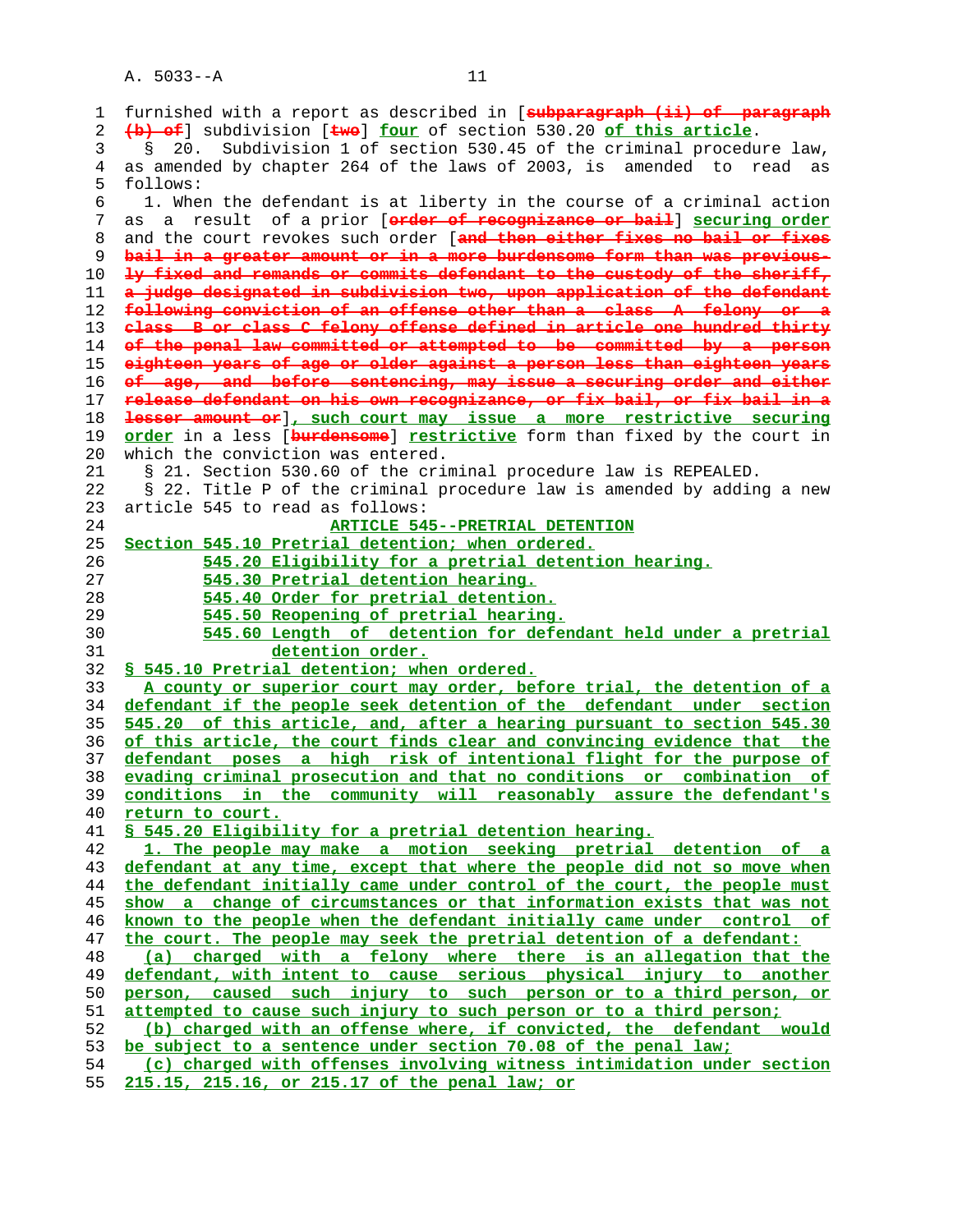**(d) who has willfully and persistently failed to appear in court in the instant case. 2. If, upon such motion by the people, the court finds that the people have shown a likelihood of success on their motion for pretrial detention, the court may order a hearing pursuant to section 545.30 of this article. Upon ordering a hearing pursuant to section 545.30 of this article, the court shall either commit the defendant to the custody of the sheriff or issue a securing order. The court will support its choice of alternative on the record. If the defendant is at liberty, the court may issue a warrant and have the defendant brought into custody of the sheriff, except that, before a bench warrant may be issued, the court must provide the defendant forty-eight hours advanced notice that he or she is required to appear in court in order to give them the opportunity to appear voluntarily. § 545.30 Pretrial detention hearing. 1. A hearing shall be held within two working days of the court order- ing a pretrial detention hearing. At the hearing, the defendant shall have the right to be represented by counsel, and, if financially unable to obtain counsel, to have counsel assigned. The defendant shall be afforded an opportunity to testify, to present witnesses, to cross-exa- mine witnesses who appear at the hearing, and to present information by proffer or otherwise. The rules concerning the admissibility of evidence in criminal trials do not apply to the presentation and consid- eration of information during the hearing. 2. Prior to the hearing, the prosecution shall disclose to the defend- ant, and permit the defendant to discover, inspect, copy or photograph all statements or reports that relate to the prosecution's pretrial detention motion that are in the possession, custody or control of the prosecution, or persons under the prosecution's direction and control, including: (a) The complaint and supporting documents; (b) Police reports; (c) All statements, written or recorded or summarized in any writing or recording, and the substance of all oral statements, made by the**

**defendant or a co-defendant;**

**(d) All statements, written or recorded or summarized in any writing or recording, made by persons whom the prosecutor knows to have evidence or information that relate to the subject matter of the case;**

**(e) All statements or reports upon which the prosecution relies in the hearing; and**

**(f) All facts, evidence, and information favorable to the defendant, including but not limited to information that tends to negate the defendant's guilt or that tends to mitigate the defendant's culpability as to a charged offense, or that tends to support a potential defense thereto, or that tends to support a motion to suppress evidence on constitutional or statutory grounds, or that would tend to reduce the punishment of the defendant, or that is relevant to a witness's credi- bility, without regard to the materiality of the information. 3. In hearings in cases for which there is no indictment, the people**

**shall establish probable cause that the eligible defendant committed the charged offense. The people must establish by clear and convincing evidence that the defendant poses a high risk of intentional flight for the purpose of evading criminal prosecution and that no condition or combination of conditions in the community will reasonably assure the defendant's return to court.**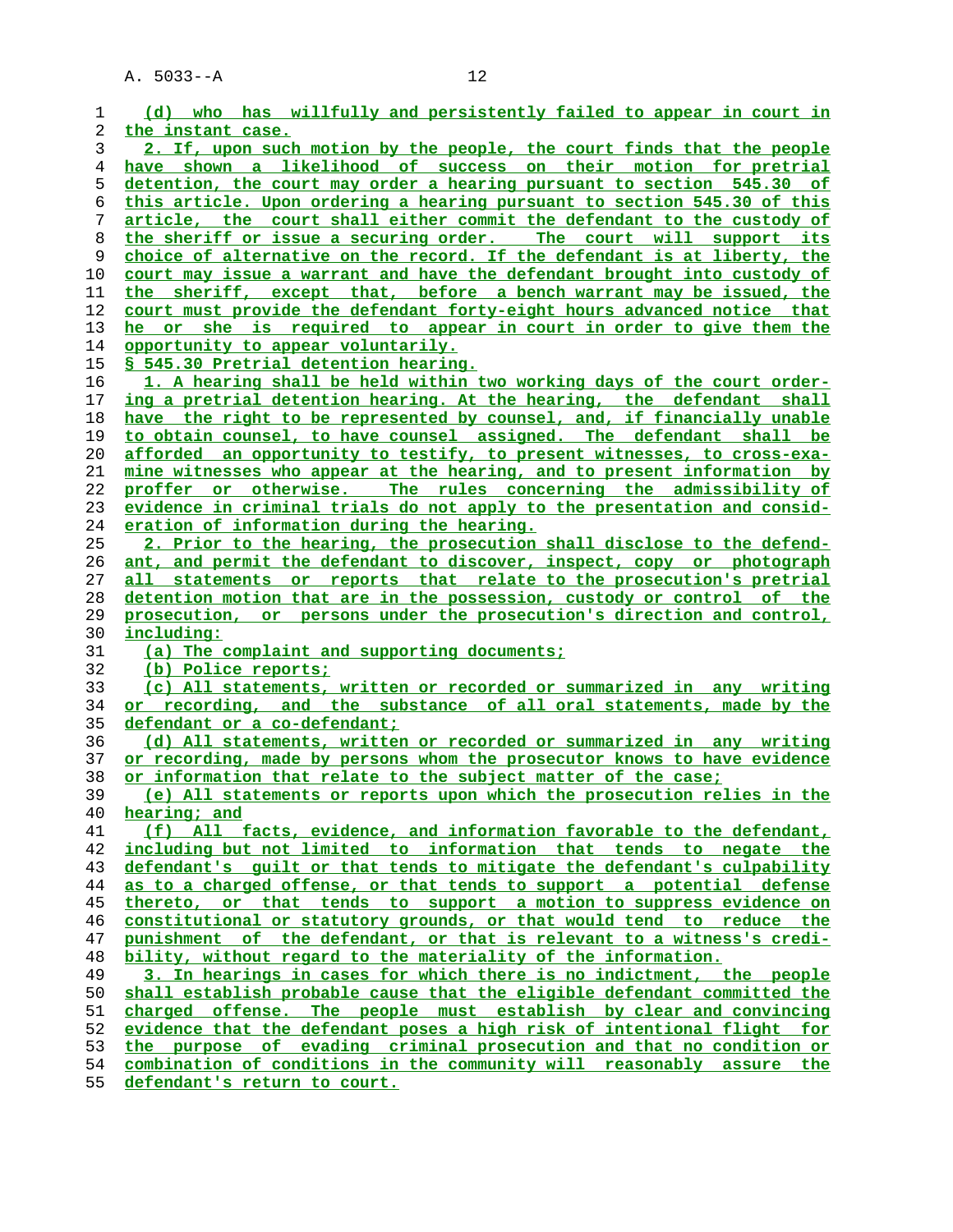**4. In determining whether the defendant presents a high risk of inten- tional flight for the purpose of evading criminal prosecution and wheth- er no condition or combination of conditions in the community will reasonably assure the defendant's return to court, the court may take into account the following information: (a) The nature and circumstances of the charged offense; (b) The weight of the evidence against the defendant, except that the court may consider the admissibility of any evidence sought to be excluded; (c) The defendant's current and prior history of failure to appear in court whether such failures to appear were willful; and (d) Whether, at the time of the current offense or arrest, the defend- ant was on probation, parole, or on release pending trial, sentencing or completion of a sentence in this state or other jurisdictions. 5. Nothing in this section shall infringe upon the defendant's right to release pursuant to sections 170.70 and 180.80 of this chapter. § 545.40 Order for pretrial detention. In a pretrial detention order issued pursuant to section 545.10 of this article, the court shall: 1. Include written findings of fact and a written statement of the reasons for the detention; and 2. Direct that the eligible defendant be afforded reasonable opportu- nity for private consultation with counsel. § 545.50 Reopening of pretrial hearing. A pretrial detention hearing may be re-opened, regardless of whether a pretrial detention order has been previously issued, upon a motion by the people or by the defendant, at any time before final disposition, if the court finds either a change of circumstances or that information exists that was not known to the people or to the defendant at the time of the hearing, that has a material bearing on the issue of whether defendant presents a high risk of intentional flight for the purpose of evading criminal prosecution, and whether no condition or combination of conditions in the community will reasonably assure the defendant's return to court. § 545.60 Length of detention for defendant held under a pretrial detention order. 1. Where a defendant has been committed to the custody of the sheriff in a criminal action, the defendant must be released on his or her own recognizance or on non-monetary conditions of release if the defendant has not been brought to trial within: (a) one hundred twenty days from the defendant's arraignment on an indictment or superior court information, or from the defendant's commitment to the custody of the sheriff, whichever is later, in a crim- inal action wherein the defendant is accused of one or more offenses, at least one of which is a felony; (b) thirty days from the defendant's commitment to the custody of the sheriff in a criminal action wherein the defendant is accused of one or more offenses, at least one of which is a misdemeanor punishable by a sentence of imprisonment of more than three months and none of which is a felony; (c) fifteen days from the defendant's commitment to the custody of the sheriff in a criminal action wherein the defendant is accused of one or more offenses, at least one of which is a misdemeanor punishable by a sentence of imprisonment of not more than three months and none of which is a crime punishable by a sentence of imprisonment of more than three months; or**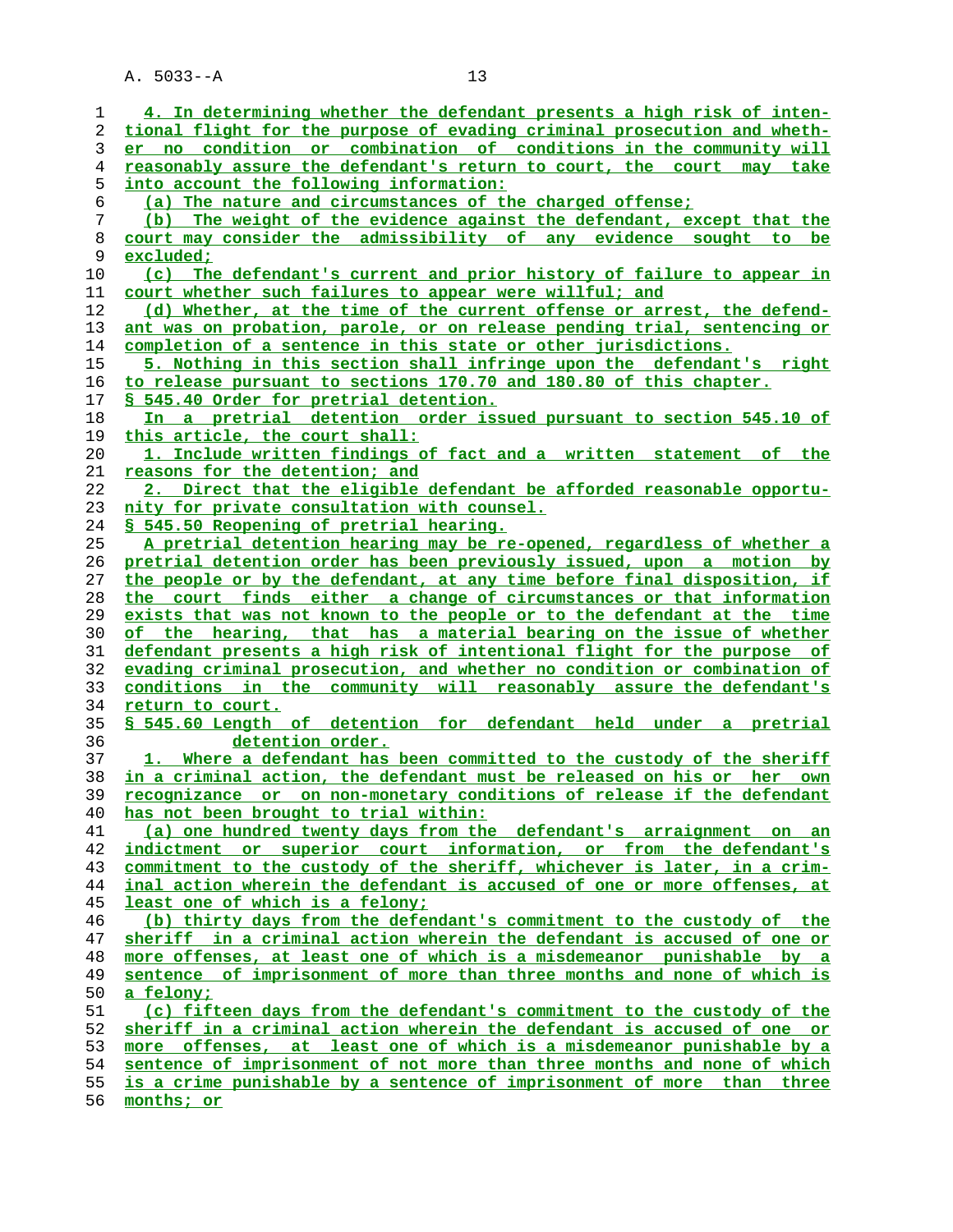| 1        | (d) five days from the defendant's commitment to the custody of the                                   |
|----------|-------------------------------------------------------------------------------------------------------|
| 2        | sheriff in a criminal action wherein the defendant is accused of one or                               |
| 3        | more offenses, at least one of which is a violation or vehicle and traf-                              |
| 4        | fic law infraction and none of which is a crime.                                                      |
| 5        | 2. The time within which a defendant must be brought to trial for the                                 |
| 6        | purposes of paragraphs (a) and (b) of subdivision one of this section                                 |
| 7        | may be extended upon a showing of exceptional circumstances, but by no                                |
| 8        | more than two periods of up to twenty days each in a criminal action                                  |
| 9        | wherein the defendant is accused of one or more offenses, at least one                                |
| 10       | of which is a felony, or one period of up to ten days in a criminal                                   |
| 11       | action wherein the defendant is accused of one or more offenses, at                                   |
| 12       | least one of which is a misdemeanor punishable by a sentence of impri-                                |
| 13       | sonment of more than three months and none of which is a felony. In                                   |
| 14       | computing the time within which a defendant must be brought to trial for                              |
| 15       | the purposes of this subdivision, the following periods shall be                                      |
| 16       | excluded:                                                                                             |
| 17       | (a) any period from the filing of the notice of appeal to the issuance                                |
| 18       | of the mandate in an interlocutory appeal;                                                            |
| 19       | (b) any period attributable to any examination to determine the                                       |
| 20       | defendant's sanity or lack thereof or his or her mental or physical                                   |
| 21       | competency to stand trial;                                                                            |
| 22       | (c) any period attributable to the inability of the defendant to                                      |
| 23       | participate in the defendant's defense because of mental incompetency or                              |
| 24       | physical incapacity; and                                                                              |
| 25       | (d) any period in which the defendant is otherwise unavailable for                                    |
| 26       | trial.                                                                                                |
| 27       | 3. If the defendant has not been brought to trial within the applica-                                 |
| 28       |                                                                                                       |
|          | ble time period established by this subdivision, the defendant shall be                               |
| 29       | released of his or her own recognizance or under non-monetary conditions                              |
| 30       | of release pending trial, unless:                                                                     |
| 31       | (a) the trial is in progress;                                                                         |
| 32       | (b) the trial has been delayed by the timely filing of motions,                                       |
| 33       | excluding motions for continuances; or                                                                |
| 34       | (c) the trial has been delayed at the request of the defendant.                                       |
| 35       | § 23. Article 68 of the insurance law is REPEALED.                                                    |
| 36       | § 24. Paragraph (a) of subdivision 9 of section 216.05 of the criminal                                |
| 37       | procedure law, as amended by chapter 258 of the laws of 2015, is amended                              |
| 38       | to read as follows:                                                                                   |
| 39       | (a) If at any time during the defendant's participation in<br>the<br>-iudi                            |
| 40       | cial diversion program, the court has reasonable grounds to believe that                              |
| 41       | the defendant has violated a release condition or has failed to appear                                |
| 42       | before the court as requested, the court shall direct the defendant<br>to                             |
| 43       | issue a bench warrant to a police officer or an appropriate<br>appear<br>or                           |
| 44       | peace officer directing him or her to take the defendant into custody                                 |
| 45       | and bring the defendant before the court without unnecessary delay;                                   |
| 46       | provided, however, that under no circumstances shall a defendant<br>who                               |
| 47       | requires treatment for opioid abuse or dependence be deemed to have                                   |
| 48       | violated a release condition on the basis of his or her participation in                              |
| 49       | medically prescribed drug treatments under the care of a health care                                  |
| 50       | licensed or certified under title eight of the education<br>professional                              |
| 51       | law, acting within his or her lawful scope of practice. The provisions                                |
| 52       | of [subdivision one of] section [530.60] 545.50 of this chapter relating                              |
| 53       | [revosation of resognizance or bail] issuance of securing orders<br>to                                |
| 54       | shall apply to such proceedings under this subdivision.                                               |
| 55<br>56 | § 25. Subdivision 2 of section 620.40 of the criminal procedure law is<br>amended to read as follows: |